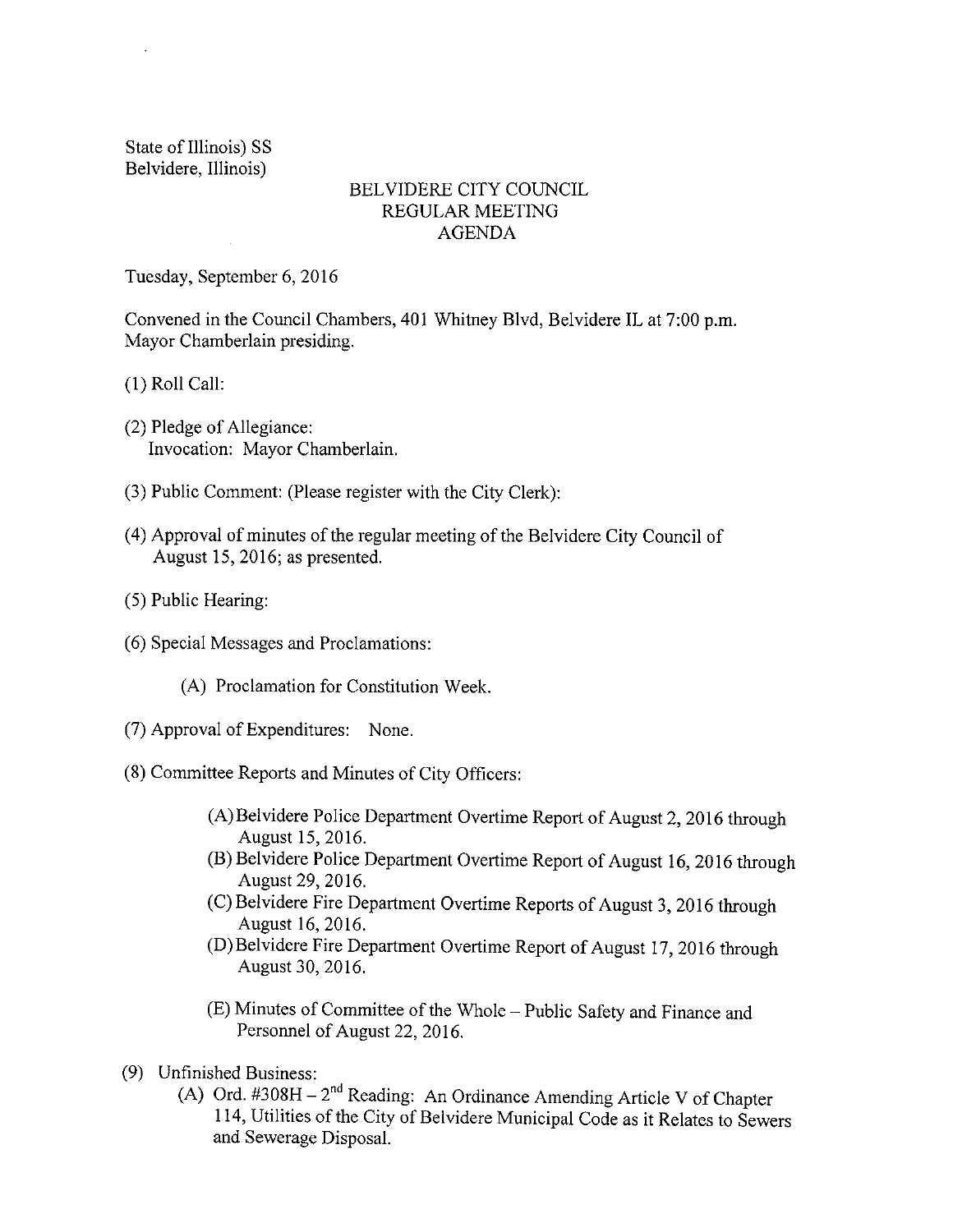- B) Ord.  $\#309H 2^{nd}$  Reading: An Ordinance Amending the City of Belvidere Municipal Code as it Relates to Buildings and Fires.
- (C) Ord.  $\#310H 2^{nd}$  Reading: An Ordinance Authorizing the Sale of Certain Personal Property (Public Works Vehicle).
- 10) New Business:
	- (A) Ord.  $\#311H 1^{st}$  Reading: An Ordinance Setting the Salary for the City Clerk for the City of Belvidere.
	- B) Ord.  $\#312H 1^{st}$  Reading: An Ordinance Amending Sections 110-91 and 110-92 of the City of Belvidere Municipal Code. (Stop Signs at  $4<sup>th</sup>$  and Caswell).
	- $(C)$  Waiving of two week layover for Ord. #312H An Ordinance Amending Sections 110-91 and 110-92 of the City of Belvidere Municipal Code. (Stop Signs at  $4<sup>th</sup>$  and Caswell).
	- (D) Ord.  $\#312H 2^{nd}$  Reading: An Ordinance Amending Sections 110-91 and 110-92 of the City of Belvidere Municipal Code. (Stop Signs at 4<sup>th</sup> and Caswell).
	- E) Res. # 2046- 2016: A Resolution Authorizing the Execution of an Air Support Mutual Aid Agreement and the Existence and Formation of Air-One by Intergovernmental Cooperation.

Motions forwarded from Public Safety and Finance and Personnel of August 22, 2016. Public Safety Motions - Co-Chairman Arevalo:

A) Motion to accept the Safe Community 2016 Enbridge Grant in the amount of \$1,000 for the Belvidere Fire Department.

Public Works Motions—Chairman Brooks:

- (A) Motion to approve the bid from Municipal Well  $&$  Pump in the amount of \$23,370 to complete the rehabilitation of Well  $#9$ . This work will be paid for from the Water Plant Depreciation Account.
- (B) Motion to approve the Change Order #3 for the Primary Digester Rehabilitation Project in the amount of \$351,447.07. This work will be paid for from the Sewer Equipment Replacement Fund.
- 11) Adjournment: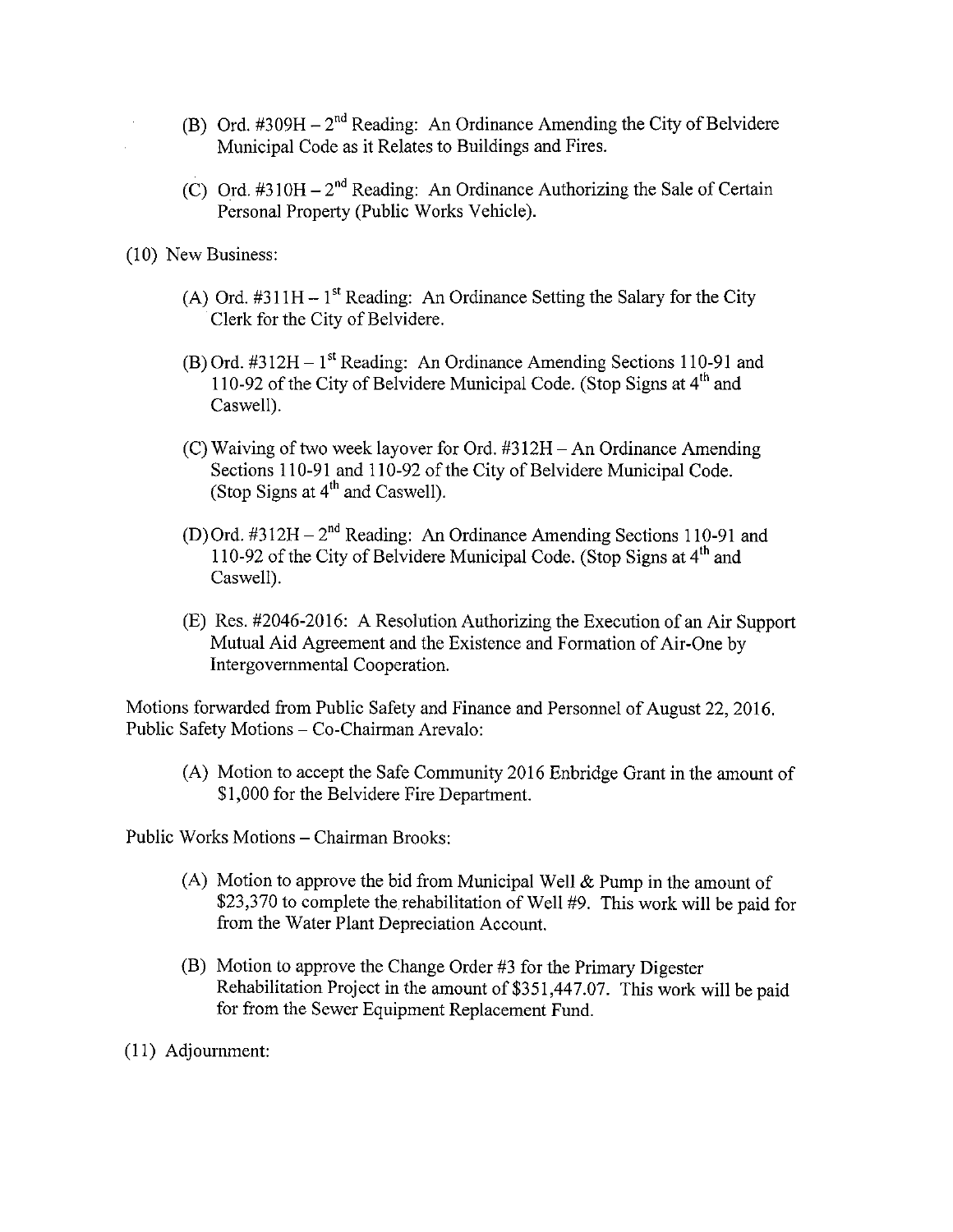State of Illinois SS Belvidere, Illinois

# Belvidere City Council Regular Session **Minutes**

Date: August 15, 2016

Convened in the Belvidere City Council Chambers, 401 Whitney Blvd, Belvidere Illinois at 7 p.m.

Mayor Chamberlain presiding:

1) Roll Call: Present: D. Arevalo, R. Brooks, J. Sanders, W. Frank, C. Morris, M. Sanderson and D. Snow. Absent: G. Crawford, T. Ratcliffe and C. Stevens.

Other staff members in attendance:

Budget and Finance Director Becky Tobin, Building Director Lesa Morelock, Public Works Director Brent Anderson, Treasurer Ric Brereton, Fire Chief Hyser, Police Chief Noble, City Attorney Drella and City Clerk Arco.

- 2) Pledge of Allegiance: Invocation: Mayor Chamberlain:
- 3) Public Comment:
- 4) Approval of Minutes:
	- A) Approval of minutes of the regular meeting of the Belvidere City Council of August 1, 2016; as presented.

Motion by Ald. Snow,  $2<sup>nd</sup>$  by Ald. Sanders to approve the minutes of the regular meeting of the Belvidere City Council of August 1, 2016. Roll Call Vote: 7/0 in favor. Ayes: Arevalo, Brooks, Sanders, Frank, Morris, Sanderson and Snow. Nays: None. Motion carried.

- 5) Public Hearing: None.
- 6) Special Messages and Proclamations:
	- A) Mayor Chamberlain thanked Aldermen Arevalo, Frank and Snow for helping with the city fair tent.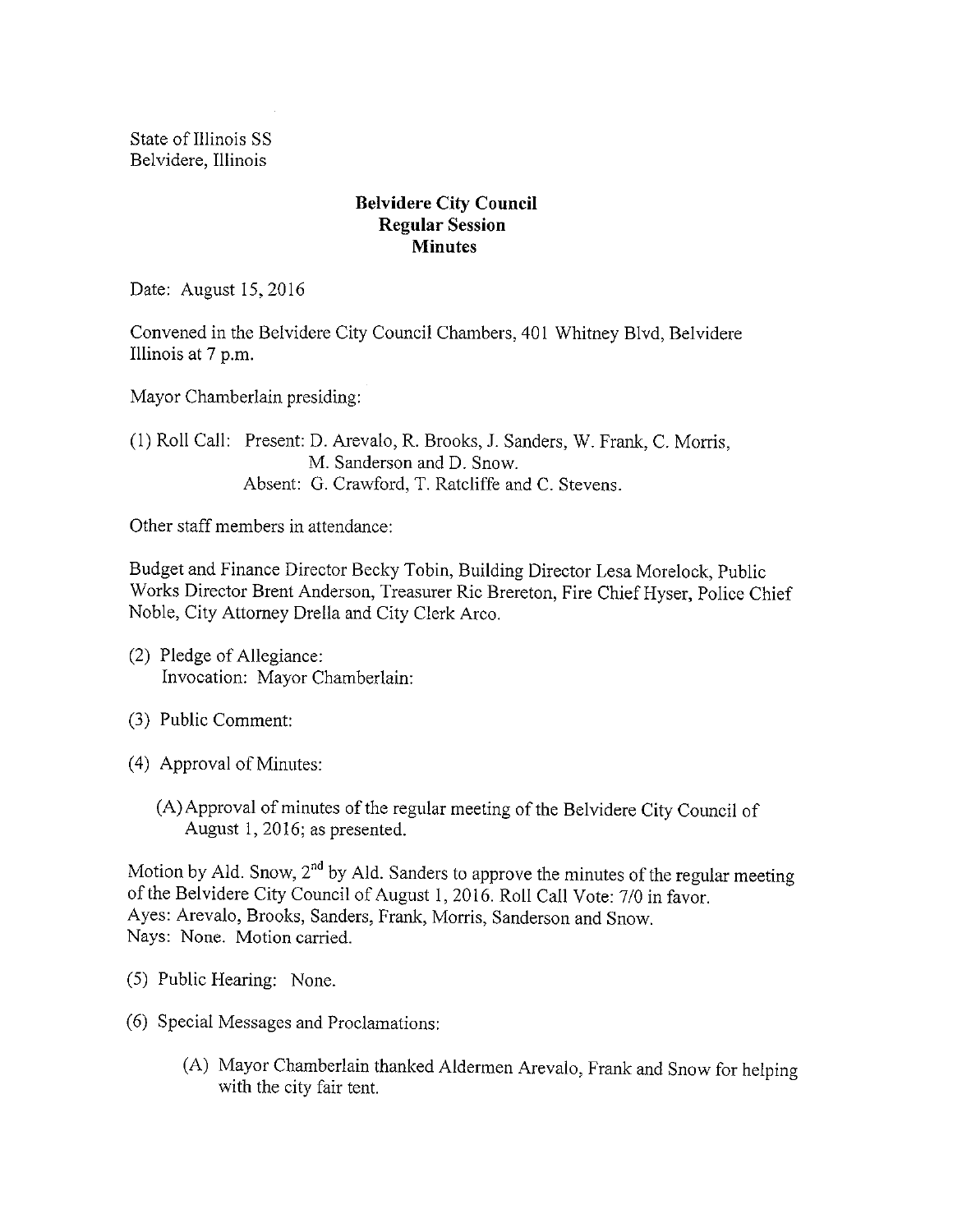7) Approval of Expenditures:

General & Special Fund Expenditures: \$1,488,301.40 Water & Sewer Fund Expenditures: \$ 649,054.87

Motion by Ald. Snow, 2<sup>nd</sup> by Ald. Arevalo to approve the General & Special Fund Expenditures in the amount of \$1,488, 301. 40. Roll Call Vote: 7/0 in favor. Brooks, Sanders, Frank, Morris, Sanderson, Snow and Arevalo. Nays: None. Motion carried.

Motion by Ald. Brooks,  $2^{\mathsf{nd}}$  by Ald. Sanders to approve the Water  $\boldsymbol{\&}$  Sewer Fund Expenditures in the amount of \$649,054.87. Roll Call Vote: 7/0 in favor. Aves: Sanders, Frank, Morris, Sanderson, Snow, Arevalo and Brooks. Nays: None. Motion carried.

- 8) Committee Reports & Minutes of City Officers:
	- A) Belvidere Police Department Overtime Report of July 19, 2016 through August 1, 2016.
	- B) Belvidere Fire Department Overtime Report of July 20, 2016 and August 2, 2016.
	- (C) Monthly Treasurer's Report for July 2016.
	- D) Monthly General Fund Report for July 2016.
	- E) Monthly Water/Sewer Fund Report for July 2016.
	- F) Building Department Revenue Report for July 2016.
	- G) Community Development/Planning Department Report for July 2016.
	- (H) FY17 General Fund Cash Flow Analysis.
	- I) Downtown Streetscape Project through August 15, 2016.

Let the record show these reports were read and placed on file.

J) Minutes of Committee of the Whole— Building, Planning and Zoning and Public Works of August 8, 2016.

Motion by Ald. Arevalo, 2<sup>nd</sup> by Ald. Brooks to approve the minutes of Committee of the Whole—Building, Planning and Zoning and Public Works of August 8, 2016. Roll Call Vote: 7/0 in favor. Ayes: Frank, Morris, Sanderson, Snow, Arevalo, Brooks and Sanders. Nays: None. Motion carried.

- 9) Unfinished Business:
	- A) Ord.  $\#307H 2^{nd}$  Reading: An Ordinance Authorizing the Sale of Certain Personal Property (Police Vehicles (Seized) and Trailer and Public Works Truck).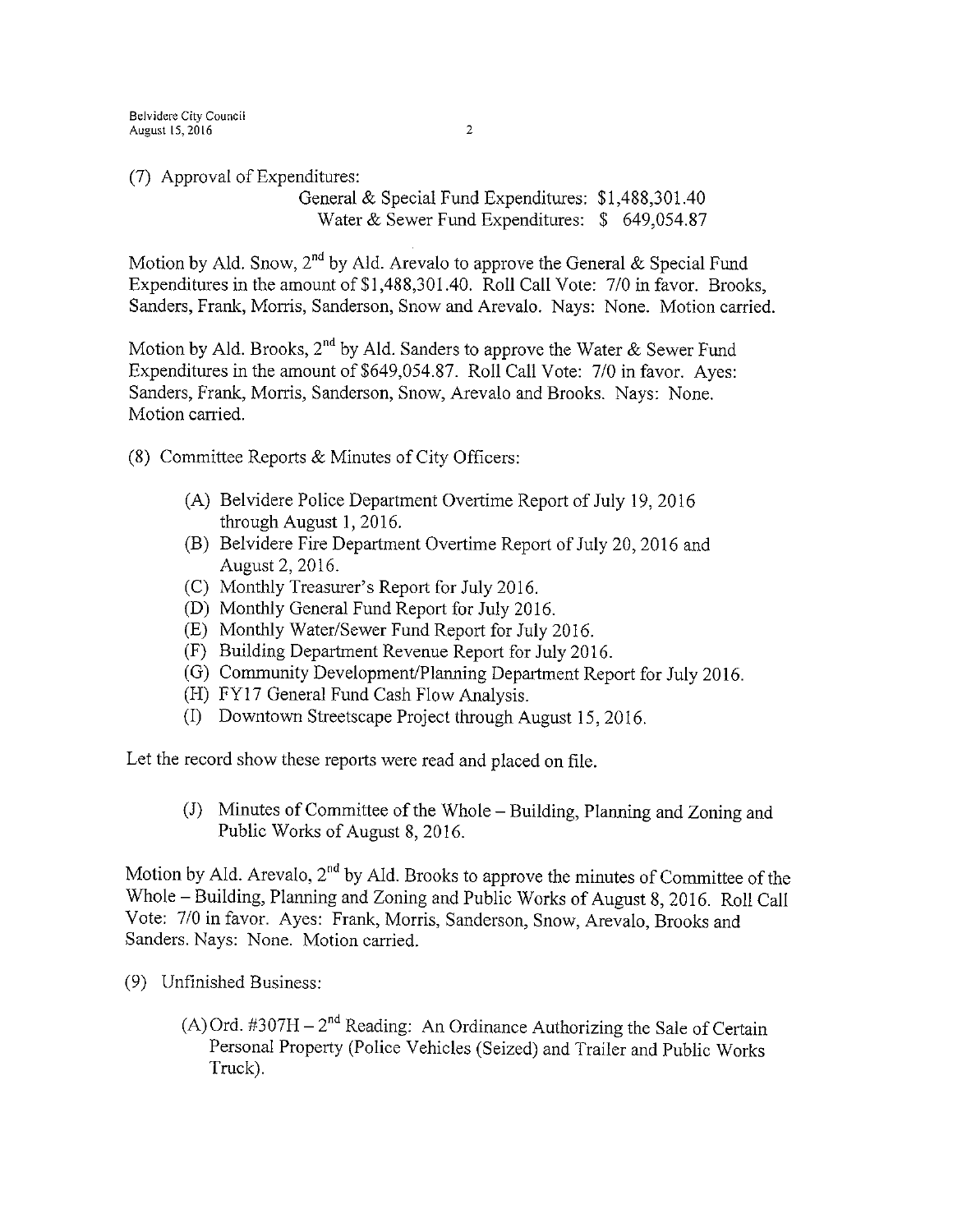Motion by Ald. Snow, 2<sup>nd</sup> by Ald. Sanderson to pass Ord. #307H. Roll Call Vote: 7/0 in favor. Ayes: Morris, Sanderson, Snow, Arevalo, Brooks, Sanders and Frank. Nays: None. Motion carried.

10) New Business:

- (A) Ord.  $\#308H 1^{st}$  Reading: An Ordinance Amending Article V of Chapter 114, Utilities of the City of Belvidere Municipal Code as it Relates to Sewers and Sewerage Disposal.
- (B) Ord.  $\sharp 309H 1$ <sup>st</sup> Reading: An Ordinance Amending the City of Belvidere Municipal Code as it Relates to Buildings and Fires.
- C) Ord.  $\#310H 1^{st}$  Reading: An Ordinance Authorizing the Sale of Certain Personal Property (Public Works Vehicle).

Let the record show Ordinances #308H, #309H and #310H were placed on file for first reading.

D) Res. # 2044-2016: A Resolution Ratifying and Authorizing the Execution of an Infrastructure Agreement and Industrial Expansion Agreement between the City of Belvidere and FCA US LLC.

Motion by Ald. Arevalo,  $2<sup>nd</sup>$  by Ald. Sanders to adopt Res. #2044-2016. Roll Call Vote: 6/1 in favor. Ayes: Snow, Arevalo, Brooks, Sanders, Frank and Morris. Nays: Sanderson. Motion carried.

(E) Res. #2045-2016: A Resolution Authorizing the Execution of an Intergovernmental Agreement for <sup>a</sup> School Resource Officer between the City of Belvidere and School District 100.

Motion by Ald. Frank, 2<sup>nd</sup> by Ald. Sanderson to adopt Res. #2045-2016. Roll Call Vote: 7/0 in favor. Ayes: Snow, Arevalo, Brooks, Sanders, Frank, Morris, and Sanderson. Nays: None. Motion carried.

Motions forwarded from Building, Planning and Zoning and Public Works of August 8, 2016.

A) Motion to approve the Chrysler Water Meter Upgrade at an estimated cost of  $$11,269$ . This work will be paid for from line item  $61-5-810-7060$ . Roll Call Vote: 6/1 in favor. Ayes: Arevalo, Brooks, Sanders, Frank, Morris and Snow. Nays: Sanderson. Motion carried.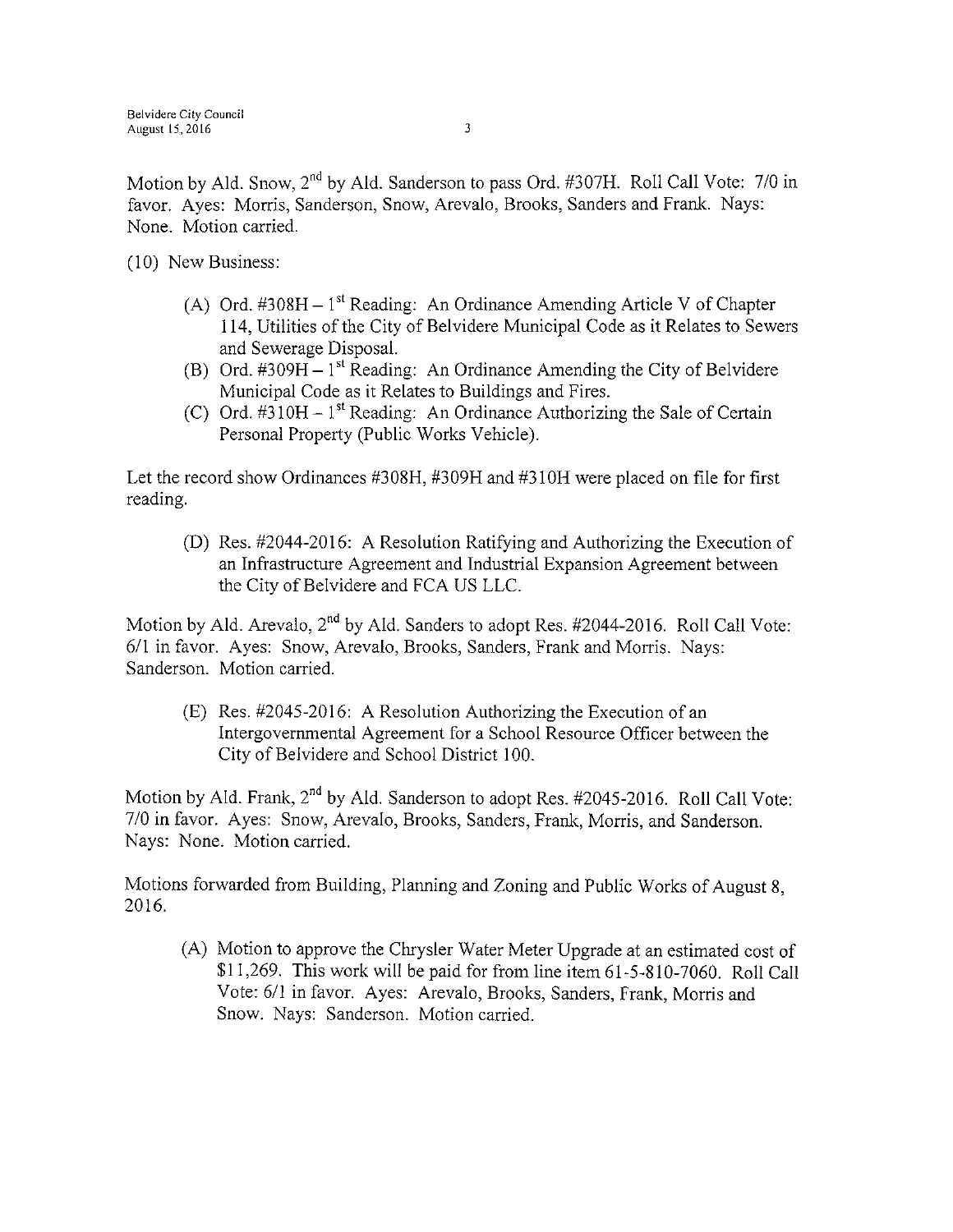- B) Motion to approve the Chrysler Street Light Improvements at an estimated cost of \$28, 228. This work will be paid for from Public Improvements Fund. Alderman Morris left council chambers during the roll call vote. Roll Call Vote: 6/1 in favor. Ayes: Brooks, Sanders, Frank, Snow, Arevalo and Mayor Chamberlain. Nays: Sanderson. Absent: Morris. Motion carried.
- C) Motion to approve the proposal from RK Johnson in the amount of\$4,000 to complete the engineering for the West Pleasant Street Sewer Extension. This work will be paid for from line item 61-5-820-6190. Roll Call Vote: 7/0 in favor. Ayes: Sanders, Frank, Morris, Sanderson, Snow, Arevalo and Brooks. Nays: None. Motion carried.
- D) Motion to approve the cost of materials for the West Pleasant Street Sewer Extension at a cost not-to-exceed \$5,505. These materials will be paid for from line item 61-5-830-6000. Roll Call Vote: 7/0 in favor. Ayes: Frank, Morris, Sanderson, Snow, Arevalo, Brooks and Sanders. Nays: None. Motion carried.
- E) Motion to approve the payment agreement with Mr. and Mrs. Mejia for the sanitary sewer connection fee for 518 West Pleasant Street. Roll Call Vote: 7/0 in favor. Ayes: Morris, Sanderson, Snow, Arevalo, Brooks, Sanders and Frank. Nays: None. Motion carried.
- F) Motion to approve the purchase of <sup>a</sup> 2016 Ford Transit Cargo Van from Manley Motors at a cost of \$28,514.27. This vehicle will be paid for from line item 61-1750. Roll Call Vote: 4/3 in favor. Ayes: Snow, Arevalo, Brooks and Frank. Nays: Sanderson, Sanders and Morris. Motion lost due to required six votes to approve expenditure.  $(65$  ILCS  $5/3.1$ -40-45)
- G) Columbia Railroad Crossing Upgrade.

Motion by Ald. Morris,  $2<sup>nd</sup>$  by Ald. Sanderson to approve the construction of a new gumwood crossing by the Union Pacific Railroad with the City' <sup>s</sup> share of the cost estimated to be \$34,750. This work will be paid for from the Capital Fund. Roll Call Vote: 7/0 in favor. Ayes: Snow, Arevalo, Brooks, Sanders, Frank, Morris and Sanderson. Nays: None. Motion carried.

11) Adjournment:

Motion by Ald. Sanderson,  $2<sup>nd</sup>$  by Ald. Arevalo to adjourn the meeting at 7:29 p.m. Aye voice vote carried. Motion carried.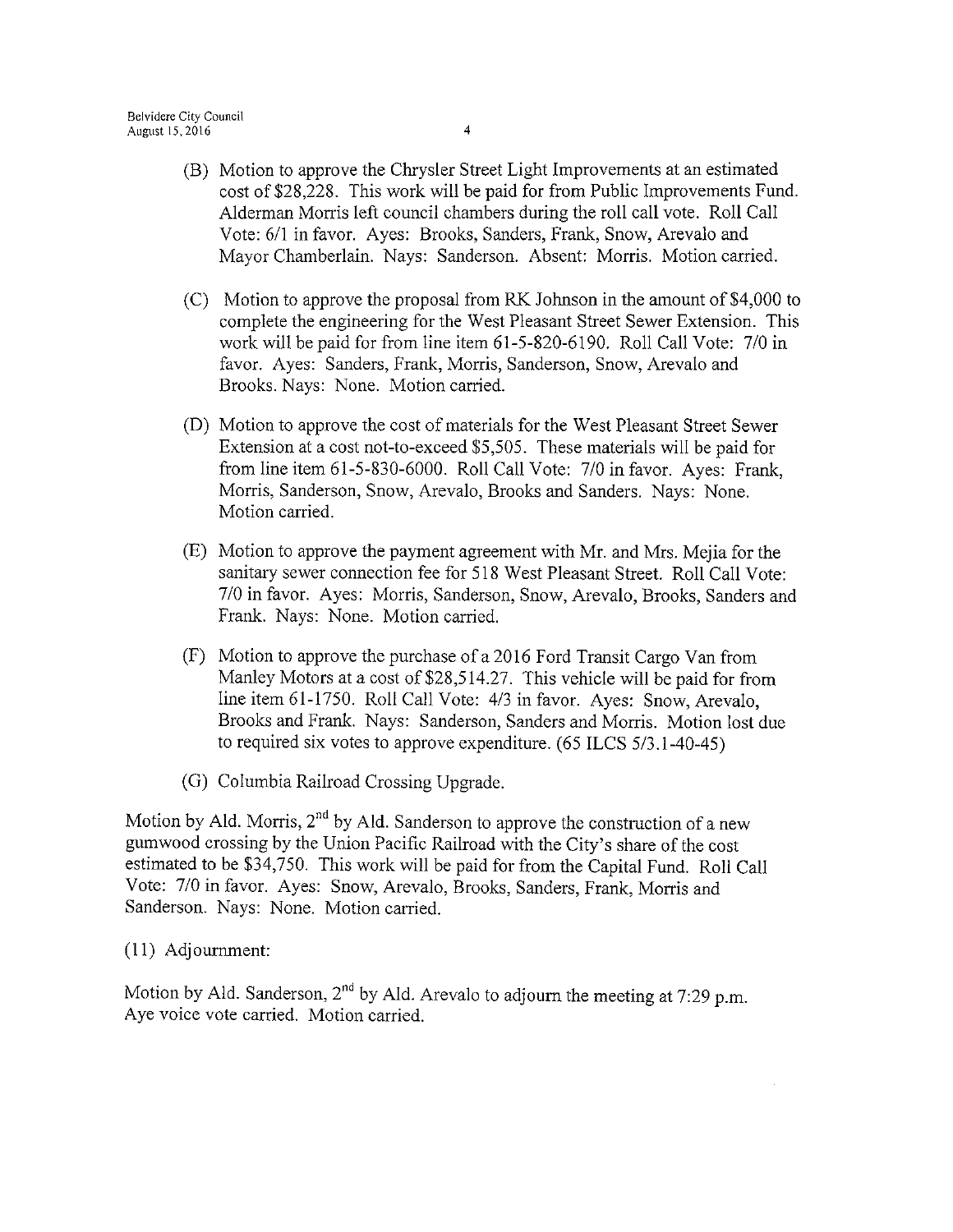

 $\%$ fereas, September 17, 2016 marks the two hundred and twenty-ninth anniversary of the drafting of the Constitution of the United States of America by the Constitutional convention; and

 $\mathbb R$ ffereas, it is fitting and proper to accord official recognition to this magnificent

document and its memorable anniversary; and to the patriotic celebrations which will commernorate the occasion; and

 $\%$ fereas, public law 915 guarantees the issuing of a proclamation each year by the

President of the United States of America designating September 17 through 23 as Constitution Week;

 $\widehat{\mathbb{S}}$  ow, therefore, I, Mike Chamberlain, by virtue of the authority vested in me as Mayor

of the City of Belvidere, Illinois, do hereby proclaim September 17 through 23 as

# CONSTITUTION WEEK

In Belvidere, Illinois and ask our citizens to reaffirm the ideals the Framers of the Constitution had in 1787.

IN WITNESS WHEREOF, I have hereunto set my hand and caused the seal of the City of Belvidere to be affixed this 6th day of September, 2016.

Mike Chamberlain Mayor of Belvidere

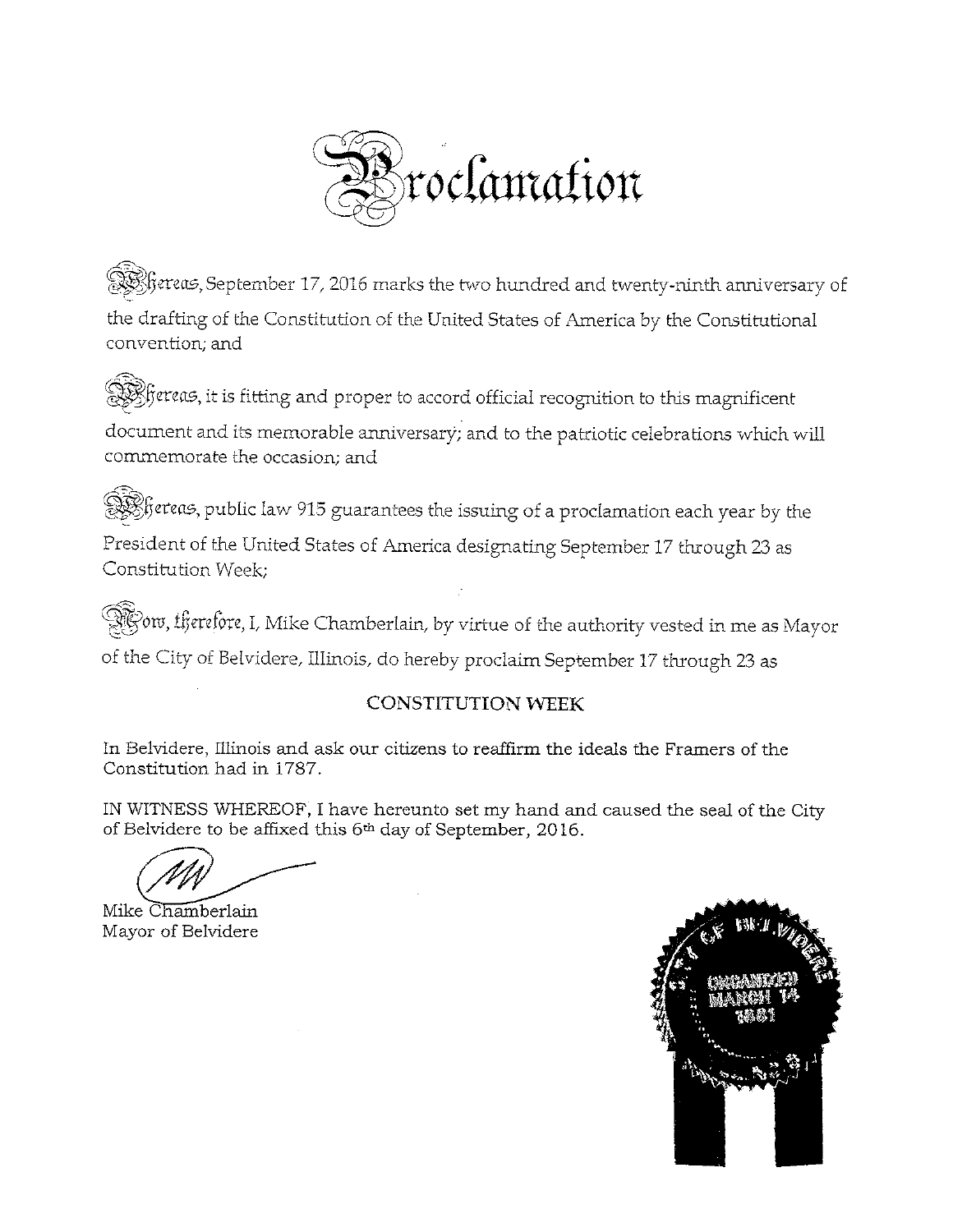Minutes Committee of the Whole Public Safety and Finance and Personnel<br>August 22, 2016 6:00 p.m. August 22, 2016

Call to Order - Mayor Chamberlain.

| Aldermen Present: D. Arevalo, R. Brooks, J. Sanders, |                                    |  |  |
|------------------------------------------------------|------------------------------------|--|--|
|                                                      | W. Frank, C. Morris, M. Sanderson, |  |  |
|                                                      | D. Snow and C. Stevens.            |  |  |

Aldermen Absent: G. Crawford and T. Ratcliffe.

Also in attendance: Public Works Director Brent Anderson, Treasurer Ric Brereton, Budget and Finance Director Becky Tobin, Fire Chief Hyser, Police Chief Noble, City Attorney Drella and City Clerk Arco.

Public Comment: None.

Public Forum: None.

Reports of Officers, Boards and Special Committees :

1 . Public Safety, Unfinished Business :

A) New Police Station - forwarded from June 27, 2016 - no discussion keep on agenda.

2. Public Safety, New Business:

A) Alliance Against Intoxicated Motorists .

Deputy Chief Woody along with Art & Kelly Krenzer presented Certificates of Appreciation to Officer Davenport, Officer King and Officer McDermott for their work with DUI arrests .

B) Air Support Mutual Aid Agreement .

Motion by Ald. Snow,  $2^{nd}$  by Ald. Stevens to approve the Air Support Mutual Aid Agreement. Aye voice vote carried. Motion carried. Ald. Sanders was not present for discussion or voting per his request .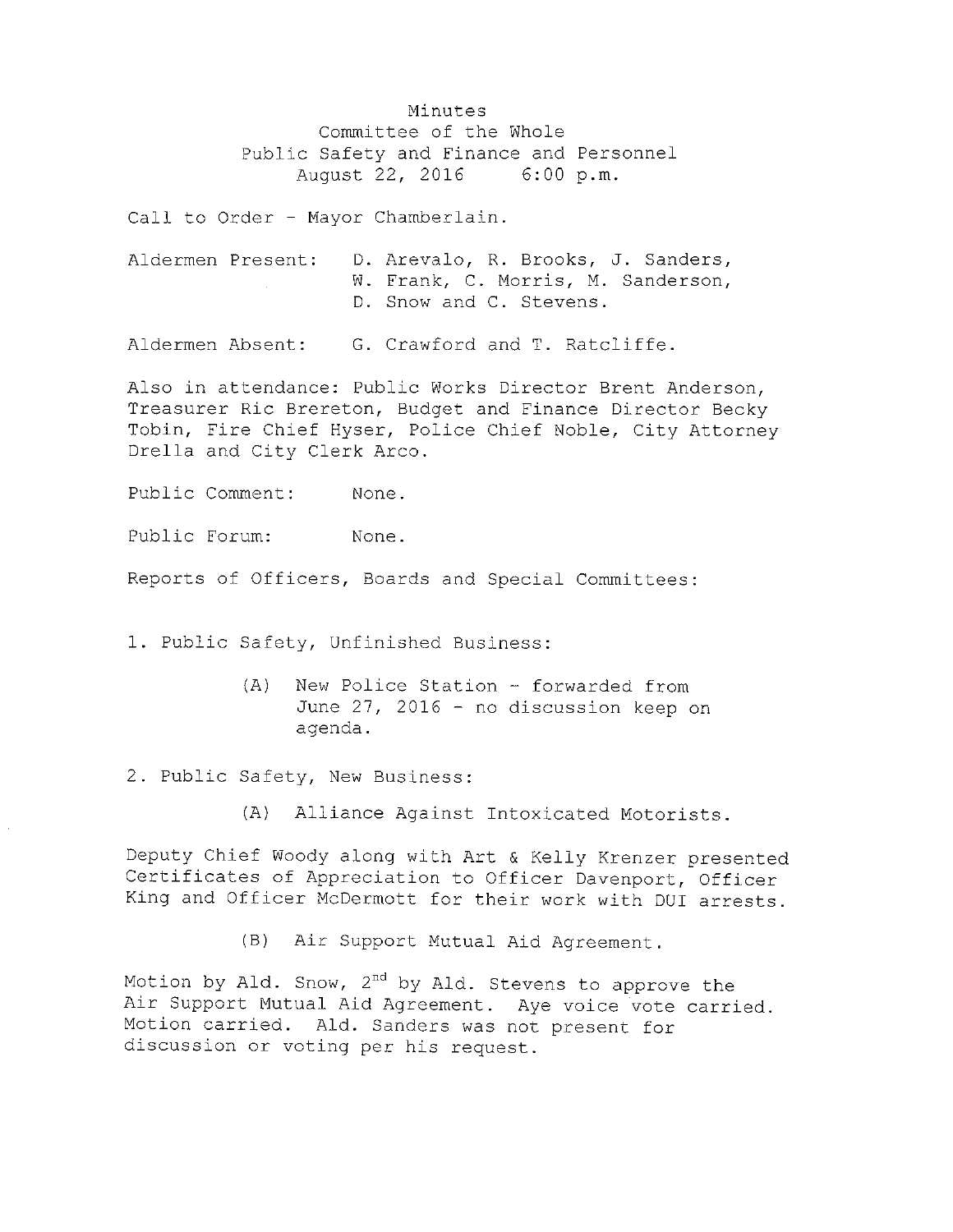Committee of the Whole August 22, 2016 2

- 
- C) Acceptance of Safe Community 2016 Enbridge Grant .

Motion by Ald. Morris, 2<sup>nd</sup> by Ald. Stevens to accept the Safe Community <sup>2016</sup> Enbridge Grant in the amount of \$1, 000 for the Belvidere Fire Department. Aye voice vote carried. Motion carried.

- 3. Finance and Personnel, Unfinished Business: None.
- 4. Finance and Personnel, New Business:
	- A) Ordinance Setting the Salary for the City Clerk and City Treasurer for the City of Belvidere .

Motion by Ald. Snow, 2<sup>nd</sup> by Ald. Sanders to approve the annual salary for the City Clerk following the 2017 Consolidated Election. Roll Call Vote: 5/3 in favor. Ayes: Arevalo, Brooks, Sanders, Frank and Snow. Nays: Morris, Sanderson and Stevens. Motion carried.

Motion by Ald. Arevalo, 2<sup>nd</sup> by Ald. Frank to approve the annual salary for the City Treasurer following the 2017 Consolidated Election. Roll Call Vote: 4/5 in favor. Ayes: Brooks, Sanders, Frank and Arevalo. Nays: Morris, Sanderson, Snow, Stevens and Mayor Chamberlain. Motion lost .

5. Other:

(A) Intersection Review -  $4<sup>th</sup>$  Street and Caswell.

J. J. Elliott spoke from the audience regarding stop sign at 4<sup>th</sup> Street and Caswell and recent flooding.

Motion by Ald. Sanderson, 2<sup>nd</sup> by Ald. Morris to approve a four way stop at 4<sup>th</sup> Street and Caswell. Aye voice vote carried. Motion carried.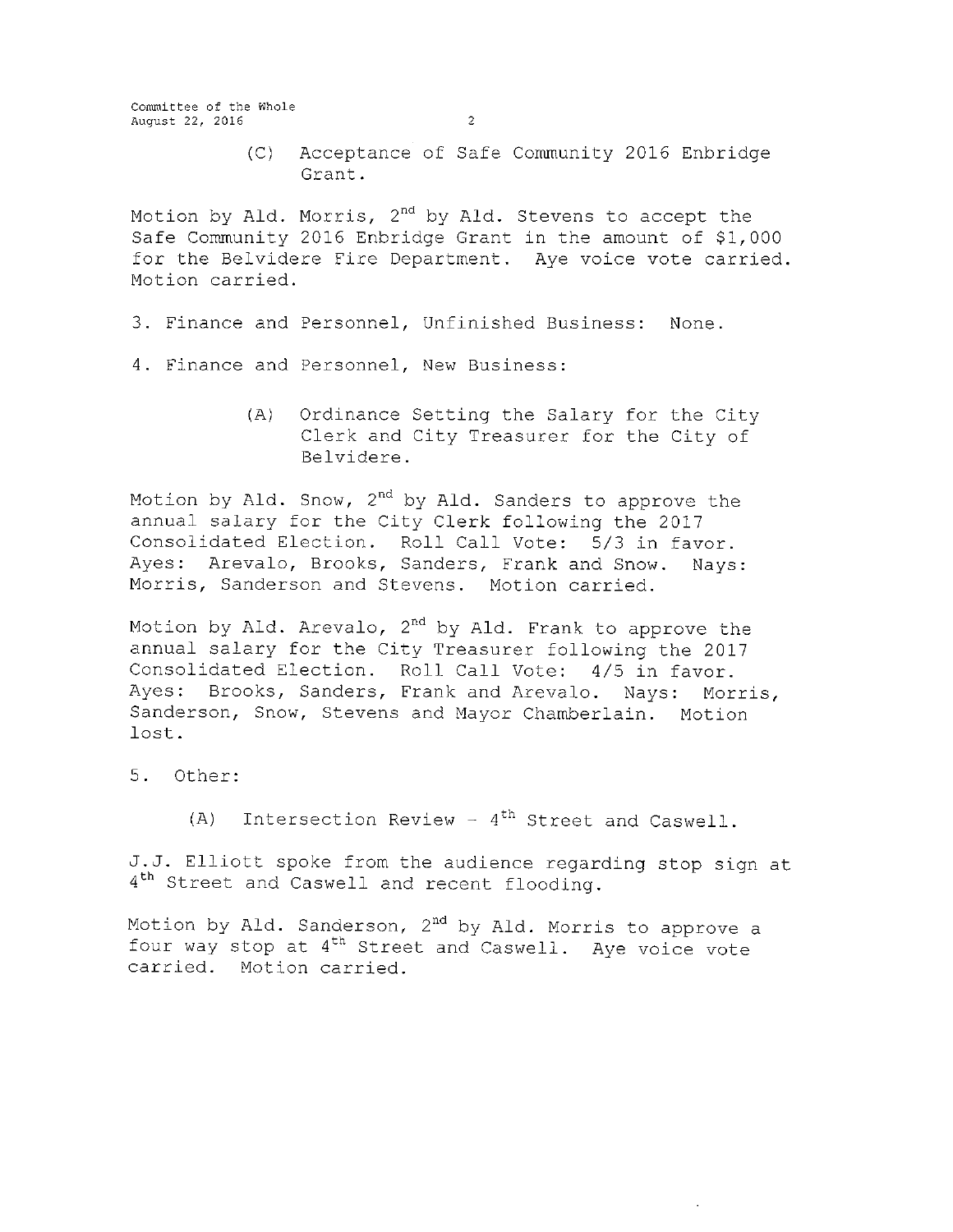Committee of the Whole August 22, 2016 3

 $(B)$  Well #9 Rehabilitation - Bid Tabulation.

Motion by Ald. Sanderson, 2<sup>nd</sup> by Ald. Snow to approve the bid from Municipal Well & Pump in the amount of \$23, 370 to complete the rehabilitation of Well #9. This work will be paid for from the Water Plant Depreciation Account. Aye voice vote carried. Motion carried.

(C) WWTP Primary Digester Project - Change Order #3.

Motion by Ald. Snow, 2<sup>nd</sup> by Ald. Morris to approve the Change Order #<sup>3</sup> for the Primary Digester Rehabilitation Project in the amount of \$351,447.07. This work will be paid for from the Sewer Equipment Replacement Fund. Aye voice vote carried. Motion carried.

D) Flooding 2016 - Public Works Director Brent Anderson discussed the July rain event and improvements that could/need to be made.

6 . Adjournment :

Motion by Aid. Snow, 2nd by Aid. Arevalo to adjourn meeting at 7:39 p.m. Aye voice vote carried. Motion carried.

Mayor

Attest :

City Clerk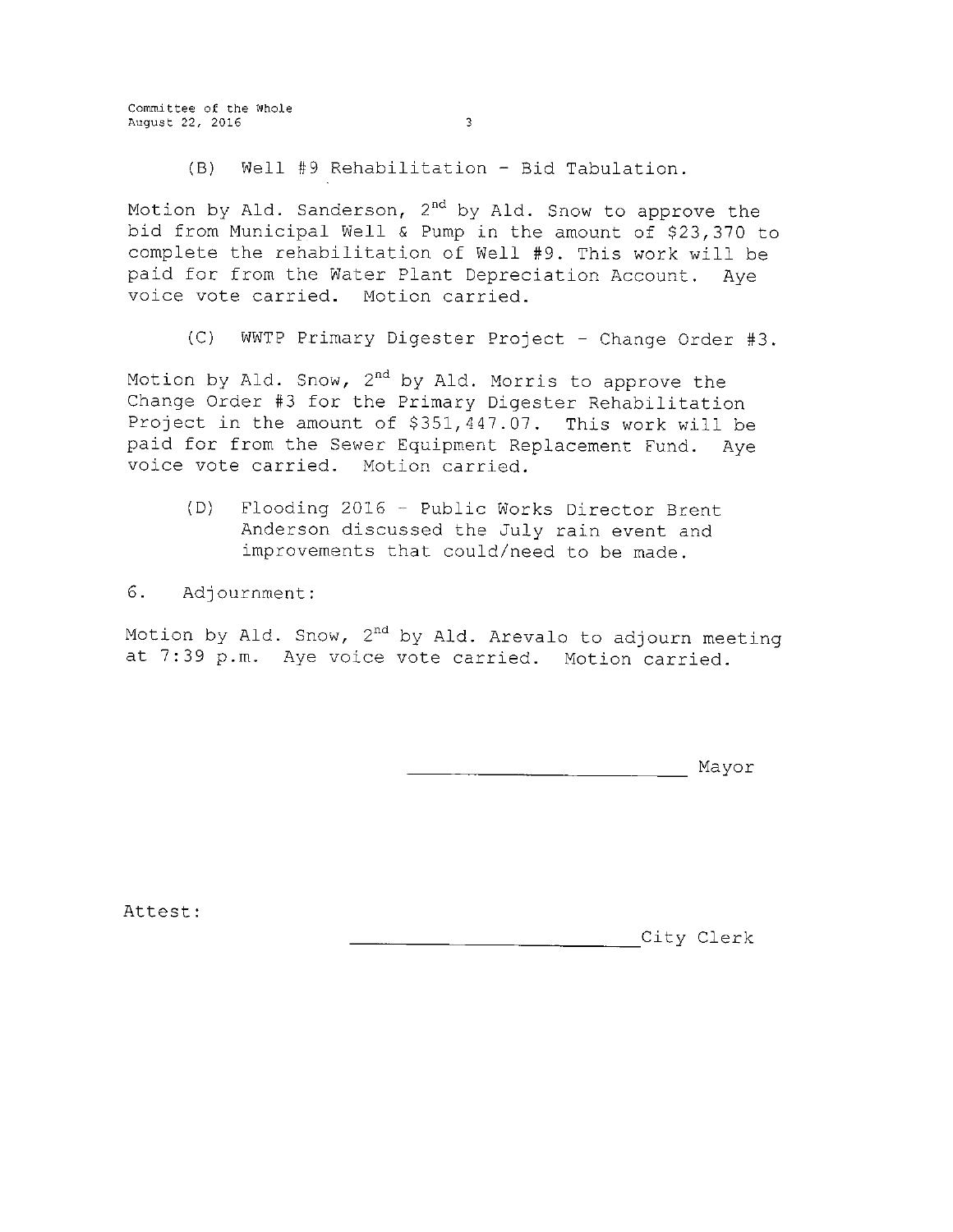#### ORDINANCE #311H

### AN ORDINANCE SETTING THE SALARY FOR THE CITY CLERK FOR THE CITY OF BELVIDERE

NOW, THEREFORE BE IT ORDAINED by the Mayor and City Council of the City of Belvidere, Boone County, Illinois, as follows:

**SECTION 1:** Section 2-238 of the City of Belvidere Municipal Code is amended to read as follows:

#### Sec. 2-238. Salary

a) The annual salary for the City Clerk shall be as follows:

Upon qualification and assuming office following the 2017 consolidated election  $\ldots$  \$66,356

Effective May 1, 2018 . . . . . \$67,020

Effective May 1, 2019 . . . . . \$67,690

Effective May 1, 2020 . . . . . \$68,367

- b) All payments are to be made on <sup>a</sup> bi- weekly basis
- SECTION 2: If any section, paragraph, subdivision, clause, sentence or provision of this Ordinance shall be adjudged by any Court of competent jurisdiction to be invalid, such judgment shall not affect, impair, invalidate or nullify the remainder thereof, which remainder shall remain and continue in full force and effect.
- **SECTION 3:** All ordinances or parts of ordinances in conflict herewith are hereby repealed to the extent of such conflict.
- **SECTION 4:** This Ordinance shall be in full force and effect from and after its passage and publication in pamphlet form as required by law which publication is hereby authorized.

Voting Aye: Voting Nay: Abstain: Absent: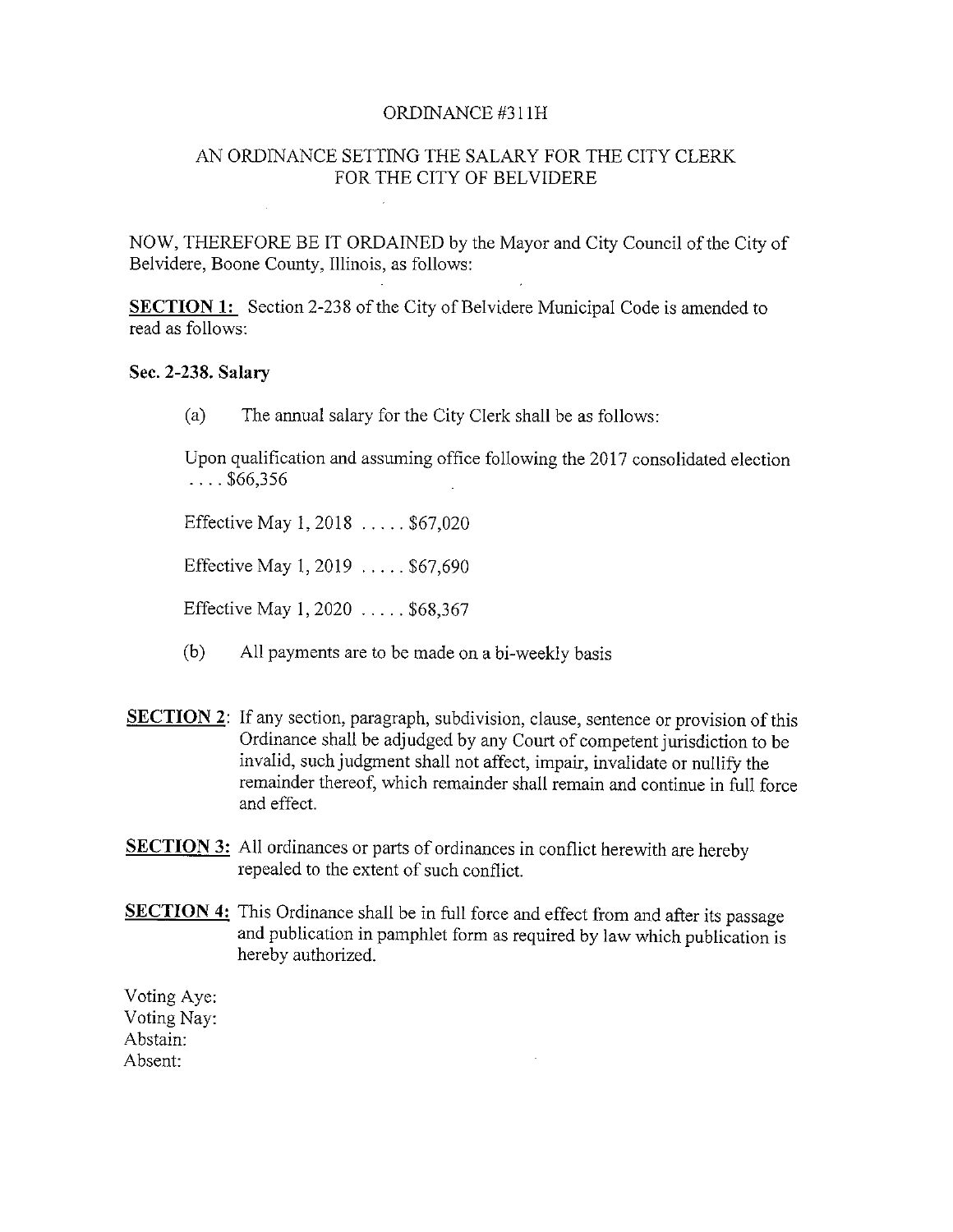### ORDINANCE #312H AN ORDINANCE AMENDING SECTIONS 110-91 AND 110-92 OF THE CITY OF BELVIDERE MUNICIPAL CODE

NOW, THEREFORE, be it ordained by the Mayor and the City Council of the City of Belvidere, Boone County, Illinois, as follows:

Section 1: Section 110-91, Stop Streets, of the City of Belvidere Municipal Code is amended to add the intersection of East Fourth Street and Caswell Street as a four way stop as follows:

| <b>Street</b> | Intersection   | <b>Direction</b> | 'Ord. |
|---------------|----------------|------------------|-------|
| East Fourth   | Caswell Street | All/ 4 way stop  |       |
| <b>Street</b> |                |                  |       |

Section 2: Section 110-92, Yield Intersections of the City of Belvidere Municipal Code is amended remove East Fourth Street at the intersection of Caswell Street as a yield intersection as follows:

| $\blacksquare$<br>East Fourth | Caswell Street | <del>Both</del> | <del>1490</del> |
|-------------------------------|----------------|-----------------|-----------------|
| Street                        |                |                 |                 |

- Section 3: The Director of Public Works is directed to post appropriate signage for the four way stop intersection and to remove the relevant yield signs at the intersection of East Fourth Street and Caswell Street.
- Section 4: If any section, paragraph, subdivision, clause, sentence or provision of this Ordinance shall be adjudged by any Court of competent jurisdiction to be invalid, such judgment shall not affect, impair, invalidate or nullify the remainder thereof, which remainder shall remain and continue in full force and effect.
- Section 5: This Ordinance shall be in full force and effect from and after its passage and publication in pamphlet form as required by law.

Ayes: Nays:

Approved:

Michael W. Chamberlain, Mayor

Attest:

Shauna Arco, City Clerk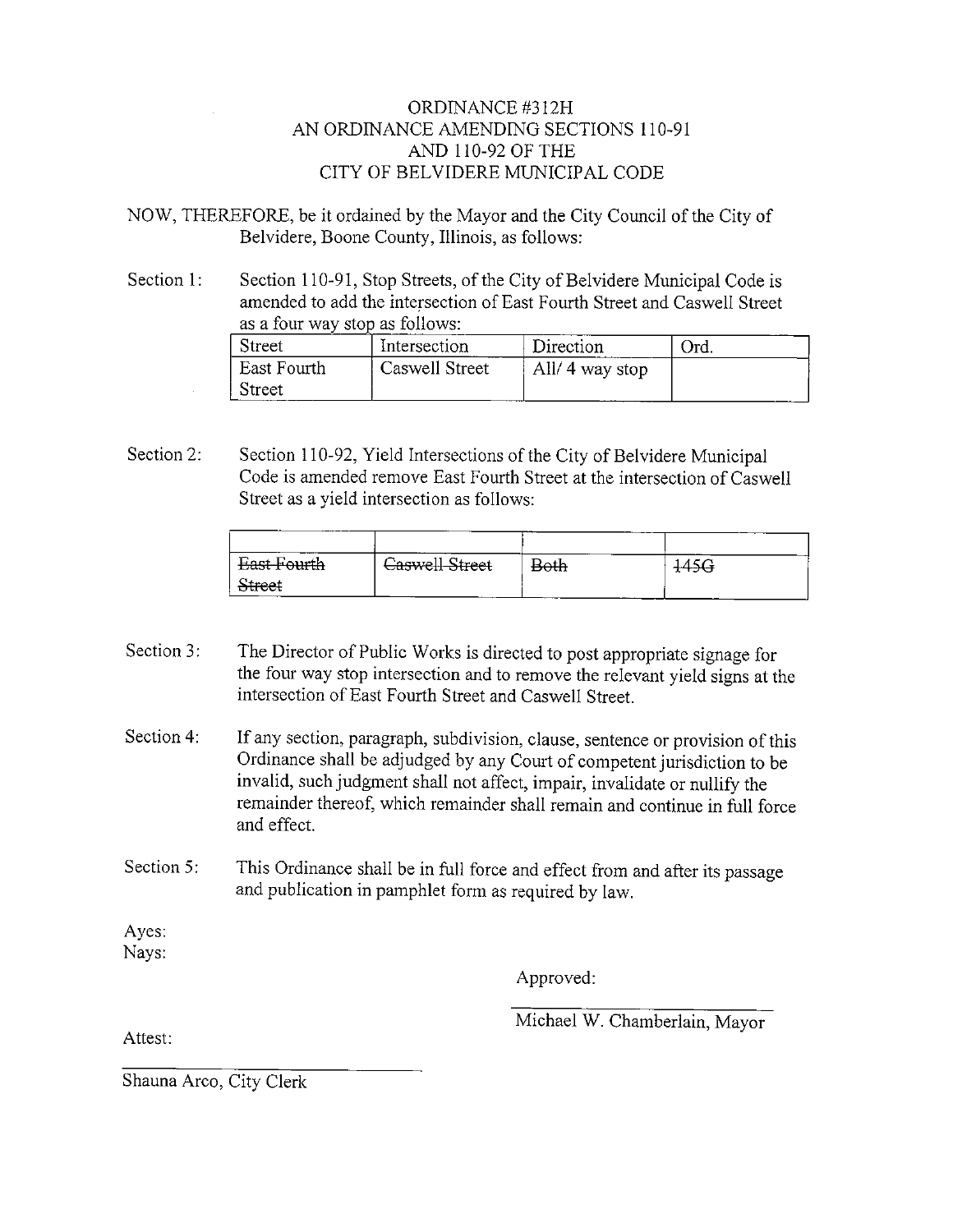#### RESOLUTION #2046-2016:

# A Resolution Authorizing the Execution of an Air Support Mutual Aid Agreement and the Existence and Formation of Air-One by Intergovernmental Cooperation.

WHEREAS, the City of Belvidere (the City) is <sup>a</sup> home rule unit of government of the State of Illinois; and

Whereas the City, as a public agency of the State of Illinois, is authorized and empowered by the Constitution of the State of Illinois (III. Const. Art. VII, § 10) and the Illinois Intergovernmental Cooperation Act (5 ILCS 220/1 et seq.) to enter into intergovernmental agreements with other public agencies on matters of mutual concern and interest such as the provision of adequate personnel and resources for the protection of residents and property falling within the jurisdiction of the City, and;

Whereas the City recognizes that certain natural or man-made occurrences may result in emergencies or disasters that exceed the resources, equipment and/or personnel of a single given public agency, and;

Whereas, a public agency may, by entering into a mutual aid agreement for air support services and resources, effectively provide a broader range and more plentiful amount of air support capability for the citizenry which it serves, and;

Whereas, in order to have an effective mutual aid agreement for air support resources and services, this City recognizes it must be prepared to come to the aid of other public agencies in their respective times of need due to emergencies or disasters, and;

Whereas, this City recognizes the need to develop an effective mutual aid agreement for air support services and resources upon which it may call upon in its time of need and is prepared to enter into a mutual aid agreement for air support services and resources with other like-minded public agencies, and;

Whereas, this City also recognizes the need for the existence of a public agency, formed by an intergovernmental agreement between two or more public agencies, which can serve to coordinate and facilitate the provision of air support mutual aid between signatory public agencies to a mutual aid agreement for air support services and resources, and;

Whereas, this City has been provided with a certain "Air Support Mutual Aid Agreement' which has been reviewed by the elected officials of this City and which other public agencies in the State of Illinois are prepared to execute, in conjunction with this City, in order to provide and receive air support mutual aid services as set forth in the "Air Support Mutual Aid Agreement," and;

Whereas, it is the anticipation and intention of this City that this "Air Support Mutual Aid Agreement' will be executed in counterparts as other public agencies choose to enter into the "Air Support Mutual Aid Agreement' and